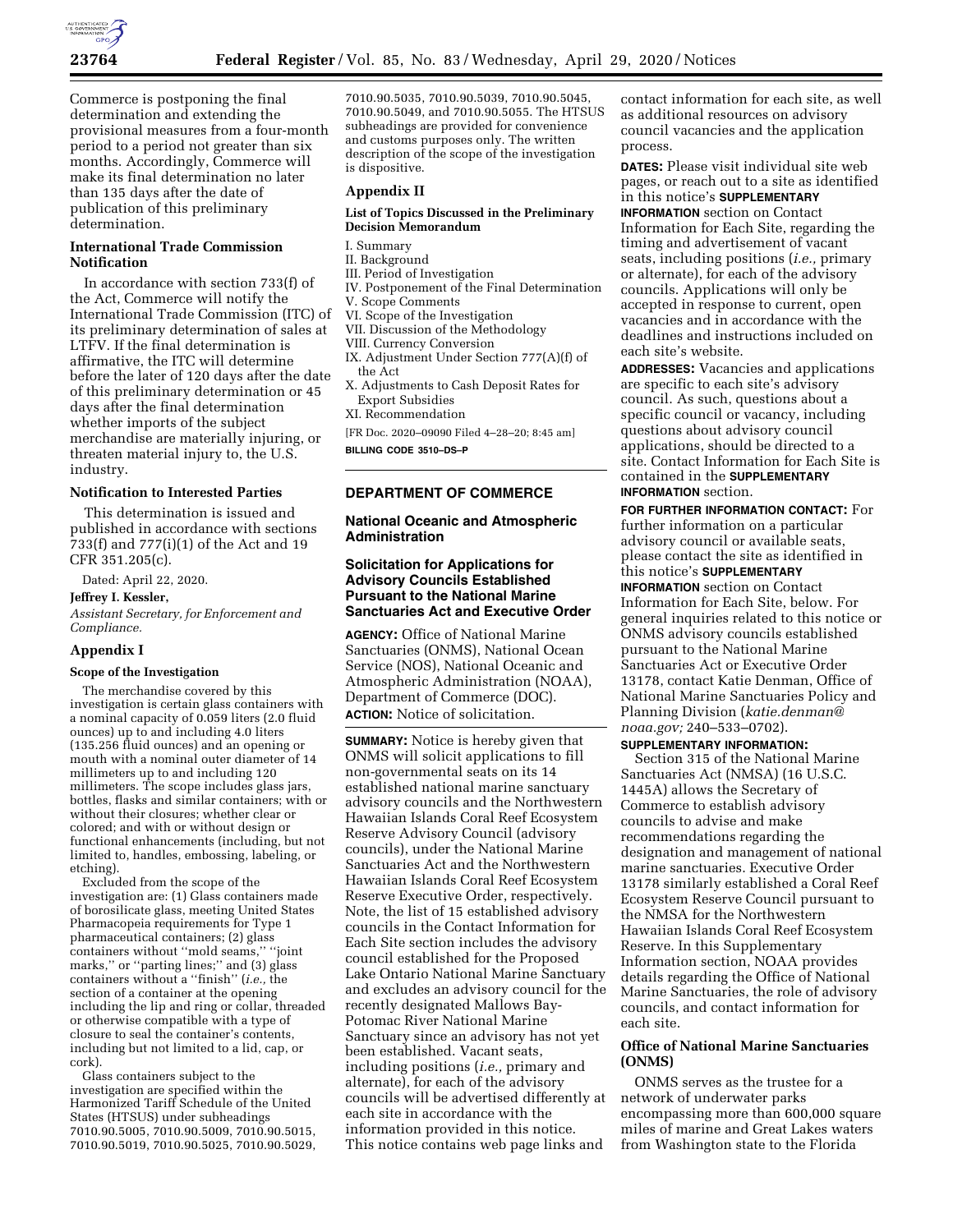Keys, and from Lake Huron to American Samoa. The network includes a system of 14 national marine sanctuaries and Papahanaumokuakea and Rose Atoll marine national monuments. National marine sanctuaries protect our nation's most vital coastal and marine natural and cultural resources, and through active research, management, and public engagement, sustain healthy environments that are the foundation for thriving communities and stable economies.

One of the many ways ONMS ensures public participation in the designation and management of national marine sanctuaries is through the formation of advisory councils. Advisory councils are community-based advisory groups established to provide advice and recommendations to ONMS on issues including management, science, service, and stewardship; and to serve as liaisons between their constituents in the community and the site. Pursuant to Section 315(a) of the National Marine Sanctuaries Act, 16 U.S.C. 1445A(a), advisory councils are exempt from the requirements of the Federal Advisory Committee Act. Additional information on ONMS and its advisory councils can be found at *[http://sanctuaries.noaa.gov.](http://sanctuaries.noaa.gov)* 

### **Advisory Council Membership**

Under Section 315 of the NMSA, advisory council members may be appointed from among: (1) Persons employed by federal or state agencies with expertise in management of natural resources; (2) members of relevant regional fishery management councils; and (3) representatives of local user groups, conservation and other public interest organizations, scientific organizations, educational organizations, or others interested in the protection and multiple use management of sanctuary resources. For the Northwestern Hawaiian Islands Coral Reef Ecosystem Reserve Advisory Council, Section 5(f) of Executive Order 13178 (as amended by Executive Order 13196) specifically identifies member and representative categories.

The charter for each advisory council defines the number and type of seats and positions on the council; however, as a general matter, available seats could include: Conservation, education, research, fishing, whale watching, diving and other recreational activities, boating and shipping, tourism, harbors and ports, maritime business, agriculture, maritime heritage, and citizen-at-large.

For each of the advisory councils, applicants are chosen based upon their particular expertise and experience in relation to the seat for which they are

applying; community and professional affiliations; views regarding the protection and management of marine or Great Lakes resources; and possibly the length of residence in the area affected by the site. Applicants chosen as members or alternates should expect to serve two- or three-year terms, pursuant to the charter of the specific national marine sanctuary advisory council or Northwestern Hawaiian Islands Coral Reef Ecosystem Reserve Advisory Council. More information on advisory council membership and processes, and materials related to the purpose, policies, and operational requirements for advisory councils can be found in the charter for a particular advisory council (*[http://](http://sanctuaries.noaa.gov/management/ac/council_charters.html) [sanctuaries.noaa.gov/management/ac/](http://sanctuaries.noaa.gov/management/ac/council_charters.html)  council*\_*[charters.html](http://sanctuaries.noaa.gov/management/ac/council_charters.html)*) and the *National Marine Sanctuary Advisory Council Implementation Handbook* (*[http://](http://sanctuaries.noaa.gov/management/ac/acref.html) [sanctuaries.noaa.gov/management/ac/](http://sanctuaries.noaa.gov/management/ac/acref.html)  [acref.html](http://sanctuaries.noaa.gov/management/ac/acref.html)*).

#### **Contact Information for Each Site**

• Channel Islands National Marine Sanctuary Advisory Council: Channel Islands National Marine Sanctuary, University of California, Santa Barbara, Ocean Science Education Building 514, MC 6155, Santa Barbara, CA 93106; 805–893–6437; *[https://](https://channelislands.noaa.gov/sac/council_news.html) [channelislands.noaa.gov/sac/council](https://channelislands.noaa.gov/sac/council_news.html)*\_ *[news.html.](https://channelislands.noaa.gov/sac/council_news.html)* 

• Cordell Bank National Marine Sanctuary Advisory Council: Cordell Bank National Marine Sanctuary, P.O. Box 159, Olema, CA 94950; 415–464– 5260; *[http://cordellbank.noaa.gov/](http://cordellbank.noaa.gov/council/applicants.html)  [council/applicants.html.](http://cordellbank.noaa.gov/council/applicants.html)* 

• Florida Keys National Marine Sanctuary Advisory Council: Florida Keys National Marine Sanctuary, 33 East Quay Road, Key West, FL 33040; 305–809–4700; *[http://](http://floridakeys.noaa.gov/sac/apps.html)*

*[floridakeys.noaa.gov/sac/apps.html.](http://floridakeys.noaa.gov/sac/apps.html)*  • Flower Garden Banks National Marine Sanctuary Advisory Council: Flower Garden Banks National Marine Sanctuary, 4700 Avenue U, Building 216, Galveston, TX 77551; 409–621– 5151; *[http://flowergarden.noaa.gov/](http://flowergarden.noaa.gov/advisorycouncil/recruitment.html)  [advisorycouncil/recruitment.html.](http://flowergarden.noaa.gov/advisorycouncil/recruitment.html)* 

• Gray's Reef National Marine Sanctuary Advisory Council: Gray's Reef National Marine Sanctuary, 10 Ocean Science Circle, Savannah, GA 31411; 912–598–2345; *[http://](http://graysreef.noaa.gov/management/sac/council_news.html) [graysreef.noaa.gov/management/sac/](http://graysreef.noaa.gov/management/sac/council_news.html) council*\_*[news.html.](http://graysreef.noaa.gov/management/sac/council_news.html)* 

• Greater Farallones National Marine Sanctuary Advisory Council: Greater Farallones National Marine Sanctuary, 991 Marine Drive, The Presidio, San Francisco, CA 94129; 415–561–6622; *[https://farallones.noaa.gov/manage/](https://farallones.noaa.gov/manage/sac_recruitment.html)  sac*\_*[recruitment.html.](https://farallones.noaa.gov/manage/sac_recruitment.html)* 

• Hawaiian Islands Humpback Whale National Marine Sanctuary Advisory Council: Hawaiian Islands Humpback Whale National Marine Sanctuary, NOAA Inouye Regional Center, NOS/ ONMS/HIHWNMS, 1845 Wasp Boulevard, Building 176, Honolulu, HI 96818; 808–879–2818; *[https://](https://hawaiihumpbackwhale.noaa.gov/council/council_app_accepting.html) [hawaiihumpbackwhale.noaa.gov/](https://hawaiihumpbackwhale.noaa.gov/council/council_app_accepting.html)  [council/council](https://hawaiihumpbackwhale.noaa.gov/council/council_app_accepting.html)*\_*app*\_*accepting.html.* 

• Monitor National Marine Sanctuary Advisory Council: Monitor National Marine Sanctuary, 100 Museum Drive, Newport News, VA 23606; 757–599– 3122; *[https://monitor.noaa.gov/](https://monitor.noaa.gov/advisory/news.html)  [advisory/news.html.](https://monitor.noaa.gov/advisory/news.html)* 

• Monterey Bay National Marine Sanctuary Advisory Council: Monterey Bay National Marine Sanctuary, 99 Pacific Street, Building 455A, Monterey, CA 93940; 831–647–4201; *[http://](http://montereybay.noaa.gov/sac/recruit.html) [montereybay.noaa.gov/sac/recruit.html.](http://montereybay.noaa.gov/sac/recruit.html)* 

• National Marine Sanctuary of American Samoa Advisory Council: National Marine Sanctuary of American Samoa, Tauese P.F. Sunia Ocean Center, P.O. Box 4318, Pago Pago, American Samoa 96799; 684–633–6500; *[https://](https://americansamoa.noaa.gov/council/recruitment/) [americansamoa.noaa.gov/council/](https://americansamoa.noaa.gov/council/recruitment/) [recruitment/.](https://americansamoa.noaa.gov/council/recruitment/)* 

• Northwestern Hawaiian Islands Coral Reef Ecosystem Reserve Advisory Council: NOAA Inouye Regional Center, NOS/ONMS/PMNM, 1845 Wasp Boulevard, Building 176, Honolulu, HI 96818; 808–725–5800; *[http://](http://www.papahanaumokuakea.gov/new-about/council/apply/) [www.papahanaumokuakea.gov/new](http://www.papahanaumokuakea.gov/new-about/council/apply/)[about/council/apply/.](http://www.papahanaumokuakea.gov/new-about/council/apply/)* 

• Olympic Coast National Marine Sanctuary Advisory Council: Olympic Coast National Marine Sanctuary, 115 East Railroad Avenue, Suite 301, Port Angeles, WA 98362; 360–457–6622; *[http://olympiccoast.noaa.gov/involved/](http://olympiccoast.noaa.gov/involved/sac/recruitment.html)  [sac/recruitment.html.](http://olympiccoast.noaa.gov/involved/sac/recruitment.html)* 

• Proposed Lake Ontario Sanctuary Advisory Council; NOAA Office of National Marine Sanctuaries, 4840 South State Road, Ann Arbor, MI 48108; 734–741–2270; *[https://](https://sanctuaries.noaa.gov/lake-ontario/advisory/members.html) [sanctuaries.noaa.gov/lake-ontario/](https://sanctuaries.noaa.gov/lake-ontario/advisory/members.html) [advisory/members.html.](https://sanctuaries.noaa.gov/lake-ontario/advisory/members.html)* 

• Stellwagen Bank National Marine Sanctuary Advisory Council: Stellwagen Bank National Marine Sanctuary, 175 Edward Foster Road, Scituate, MA 02066; 781–545–8026; *[http://](http://stellwagen.noaa.gov/management/sac/recruitment.html) [stellwagen.noaa.gov/management/sac/](http://stellwagen.noaa.gov/management/sac/recruitment.html)  [recruitment.html.](http://stellwagen.noaa.gov/management/sac/recruitment.html)* 

• Thunder Bay National Marine Sanctuary Advisory Council: Thunder Bay National Marine Sanctuary, 500 West Fletcher Street, Alpena, MI 49707; 989–356–8805; *[http://](http://thunderbay.noaa.gov/management/advisory_council_recruitment.html) [thunderbay.noaa.gov/management/](http://thunderbay.noaa.gov/management/advisory_council_recruitment.html)  advisory*\_*council*\_*[recruitment.html.](http://thunderbay.noaa.gov/management/advisory_council_recruitment.html)*